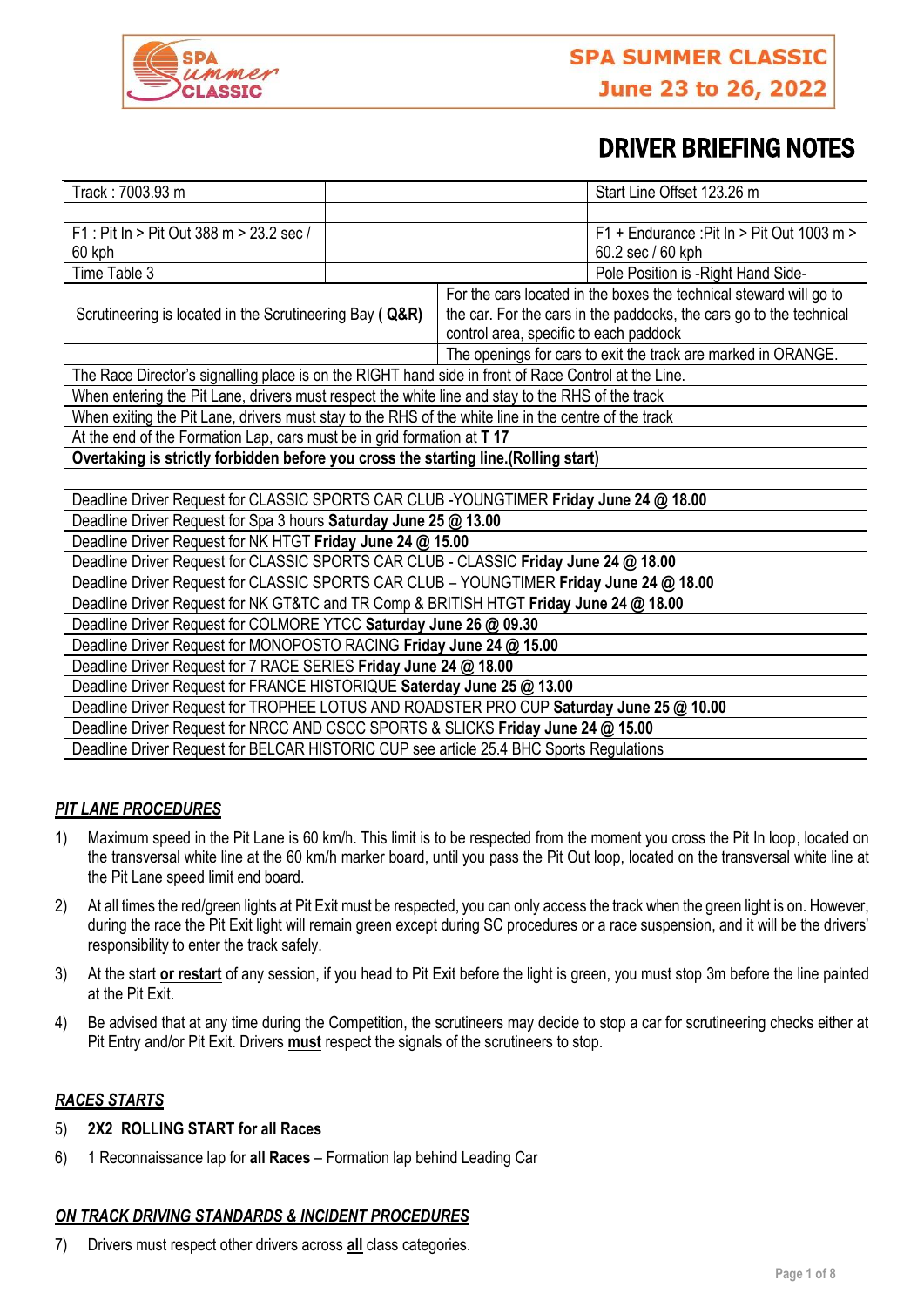- 8) At all times, please respect the other drivers on track. Voluntary blocking, if spotted, will be sanctioned. Once you are on a slow down lap please ensure that you are using your mirrors.
- 9) All drivers are reminded to pay special attention to flag signalling according to the Code.
- 10) Yellow flags mean danger please reduce your speed. Overtaking is forbidden from the first yellow flag until you pass the green flag. WHEN YELLOW FLAGS - INCLUDING SAFETY CAR BOARDS - ARE SHOWN DRIVERS MUST SLOW DOWN. **IF DOUBLE YELLOW FLAGS ARE SHOWN THEY MUST REDUCE SPEED AND BE PREPARED TO CHANGE DIRECTION OR STOP**. It is the onus of each driver to prove to us that in fact you have slowed down, the best way for this is by having a clear slow down in the relevant sector time.
- 11) Double yellows also mean marshals are working on track or trackside.
- 12) Blue Flags will be used for overtaking during the sessions and lapping during the race.
- 13) Slower cars when being overtaken and/or lapped should keep to a constant racing line. Sudden changes of direction can lead to hazardous situations and accidents. **Please use your turning lights to indicate which side of the track you are using.**
- 14) Faster cars when lapping slower cars please ensure that the car in front of you is aware of your intentions, **especially if you are intending to do it in the middle of a turn.**
- 15) In case of an accident it is very important that you signal to the marshals that you are OK. A 'thumbs up' will be the ok.
- 16) If your car has a crash and/or your car cannot continue, do not stay on your car. This can lead to unnecessarily deploying of medical services or may even result in a Red Flag.
- 17) If you can continue, you may stay in the car should the marshals choose hoist your car to a safe place.
- 18) If you enter a gravel/run off area and you can manage to re-join, please stay out of the racing line to avoid dropping gravel/dirt on the line. **Please make 1-2 brake-tests / zig-zags your car OFF TRACK before re-joining**, **to ensure all the gravel has fallen from your car off track.**
- 19) If you cannot continue, you must leave the car as soon as it is safe to do so and help in the recovery operations. Please leave the car in neutral and the steering wheel in position. The driver should help in the recovery operations.
- 20) If at any moment, you encounter technical or mechanical problems you should leave the racing line immediately.
- 21) Please acquaint yourselves with the text of Chapter IV from Appendix L, especially concerning driving standards and the following two points:
	- a) Appendix L to the ISC, Chapter IV, Article 2c) states: *Drivers must use the track at all times. For the avoidance of doubt, the white lines defining the track edges are considered to be part of the track but the kerbs are not. Should a car leave the track for any reason, and without prejudice to 2(d) below, the driver may rejoin. However, this may only be done when it is safe to do so and without gaining any advantage. A driver will be judged to have left the track if no part of the car remains in contact with the track.* Slowing down in the relevant sector is a way to show me that you have not improved.
	- b) Appendix L to the ISC, Chapter IV, Article 2d) states: *Repetition of serious mistakes or the appearance of a lack of control over the car (such as leaving the track) will be reported to the Stewards and may entail the imposition of penalties up to and including the exclusion of any driver concerned.*
- 22) Drivers consistently crossing the white line defining the edge of the track whether gaining an advantage **or not** may receive a "drive through", a "stop and go" penalty or any other penalty available to the Stewards, including deleting lap times.
- 23) Judges of Fact will be appointed to control sporting details from the regulations.
- 24) At all times on track, whether it is a flag or a light panel, yellow shall prevail.
- 25) The Red Flag line is the red line painted on the track.

## **SAFETY CAR - Procedure with TWO SC**

## **Two safety cars will be used for all races:**

#### **according to the following procedures:**

- 26) When the order is given to deploy the safety cars, all marshal posts will display waved yellow flags and "SC" boards, and the orange lights at the Line will be illuminated, for the duration of the intervention
- 27) Safety Car A will enter the track after T1, ʻLa Source' and Safety Car B will go on track at the entrance of T12, both with their orange lights illuminated. They will join the track regardless of where the race leader is.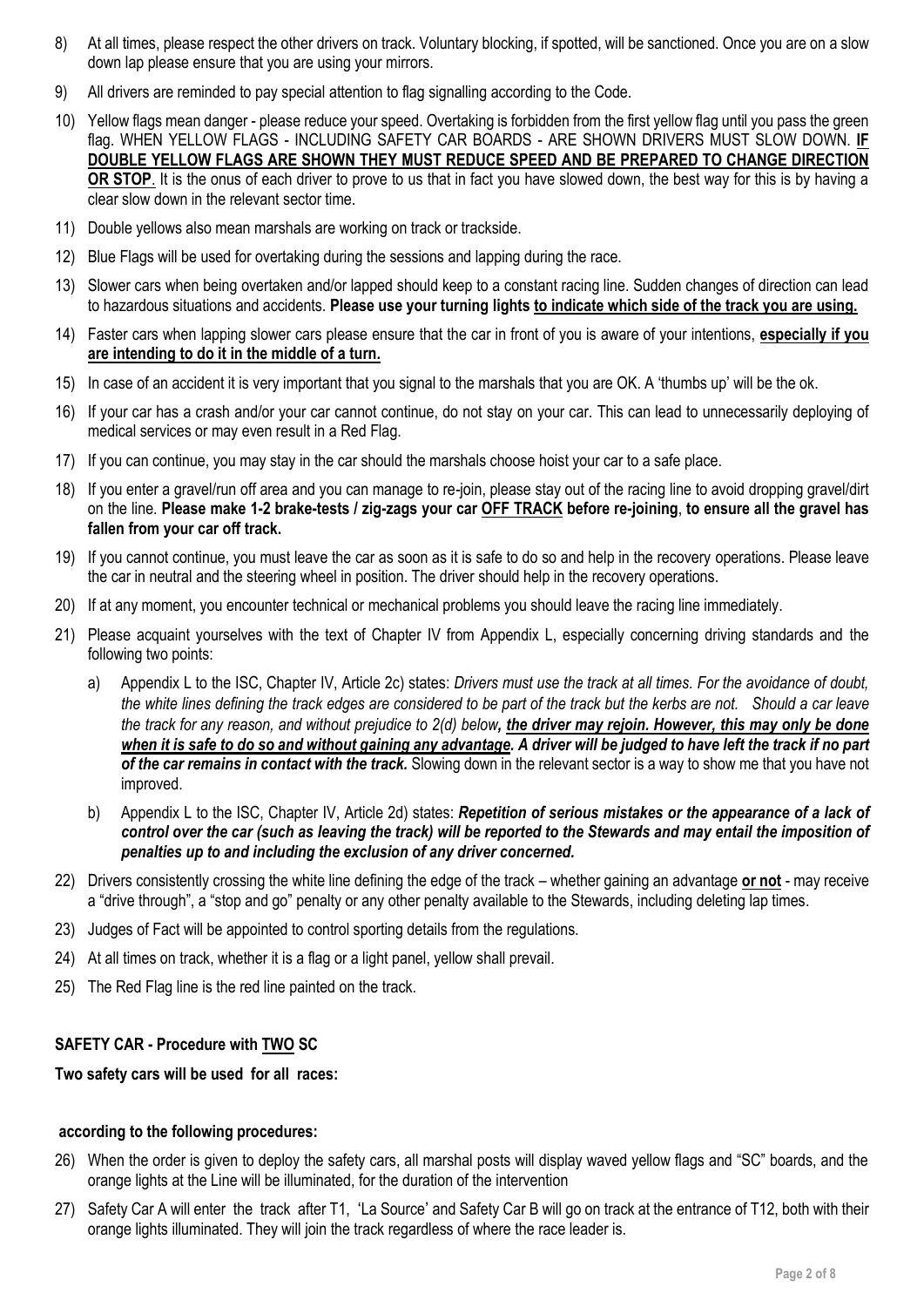- 28) All the competing cars must then form up in line behind each of the safety cars, the 1st car behind the SC must keep within 5 car lengths of it and all remaining cars must keep the formation as tight as possible. The safety cars shall be used at least until all remaining cars in that safety car's sector are lined up behind it. Overtaking, is forbidden until the cars reach the Line after the safety car has returned to the pits or left the track at T12.
- 29) A car rejoining the track must proceed at an appropriate speed until it reaches the end of the line of cars behind the safety car.
- 30) Under certain circumstances, the Clerk of the Course may ask the safety car to use the pit lane. In this case, and provided its orange lights remain illuminated, all cars must follow it into the pit lane without overtaking. Any car entering the pit lane under these circumstances may stop at its designated garage area.
- 31) When the Clerk of the Course calls in the safety car, Safety Car A will extinguish it's orange lights at T15 and Safety Car B will extinguish it's orange lights at T5. This will be the signal that it will be leaving the track at the end the Safety Sector. At this point, the first car in line behind the safety car may dictate the pace and, if necessary, fall more than five car lengths behind it. From this moment drivers must proceed at a pace that involves no erratic acceleration in order to avoid the likelihood of accidents.
- 32) As the safety cars are leaving the track, the yellow flags and SC boards at the marshal posts will be withdrawn and replaced by waved green flags with green lights at the Line. Each lap completed while the safety cars are deployed will be counted as a race lap.
- 33) At the end of the SC procedure. Overtaking is strictly forbidden before crossing, finish Line for SC1, Green line turn 12 for SC2 only when we use 2 Safety cars, see below
- 34) Each lap under safety car will be counted as a race lap.
- 35) In order to avoid the likelihood of accidents before the Safety Cars return to their exit area, from the point at which the lights on the car are extinguished, drivers must proceed at a pace which involves no erratic acceleration, braking, or any other manoeuvre which is likely to endanger other drivers or impede the restart.
- 36) If at any given moment the SC has to bring the field by the Pit Lane, for your help we will inform via the timing monitors that the SC will bring all cars by the Pit Lane. In this case all cars must follow the SC by the Pit Lane.

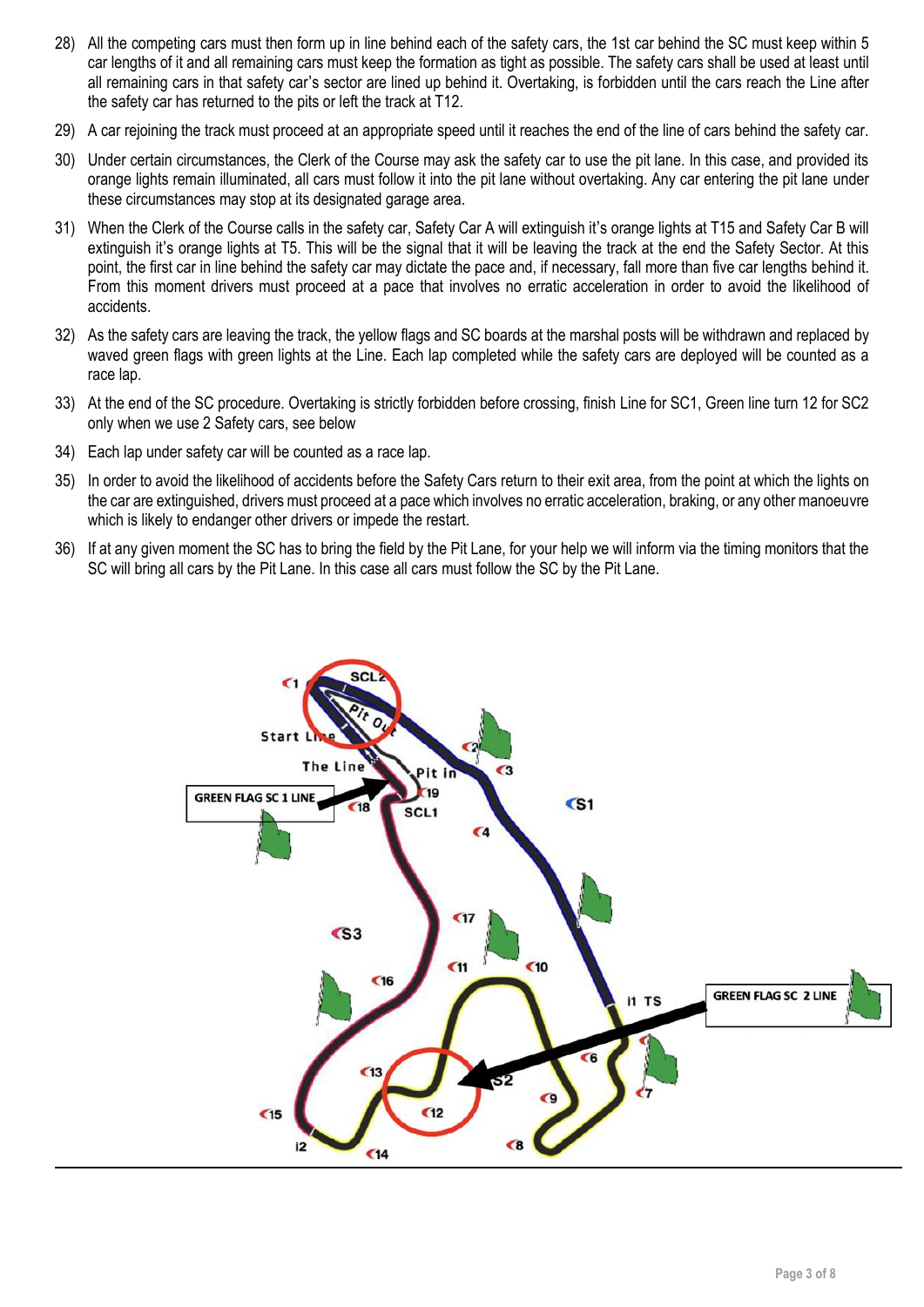## *END OF RACE PROCEDURES*

- 37) **For all races** : At the end of the race all cars will take the chequered flag and don't make a cool down lap, leave the circuit to the right into the Endurance Pit lane after T1. **Follow the Marshals instructions @ T1.**
- 38) **For Spa 3 Hours and France Historique :** At the end of the race all cars will take the chequered flag and do a cool down lap, leave the circuit to the right into the F1 Pit lane after T18. **Follow the Marshals instructions @ T19.**
- 39) Overtaking is strictly forbidden after crossing the finish line

## *PODIUM PROCEDURE*

*40)* Refer to the specific procedure of your series given by your promoter. Location : F1 Podium

## *INFORMATION & REGULATIONS*

- 41) Please ensure you know how to use reverse gear in your car.
- 42) For the start of the race, only one formation lap is foreseen, if an additional formation lap(s) is(are) required, should such an additional formation lap be carried out, the start of the race will be considered to have been given at the end of the first formation lap

*Race Director Jean Yves Munsters*

*See attached:* 

*Pitlane Map*

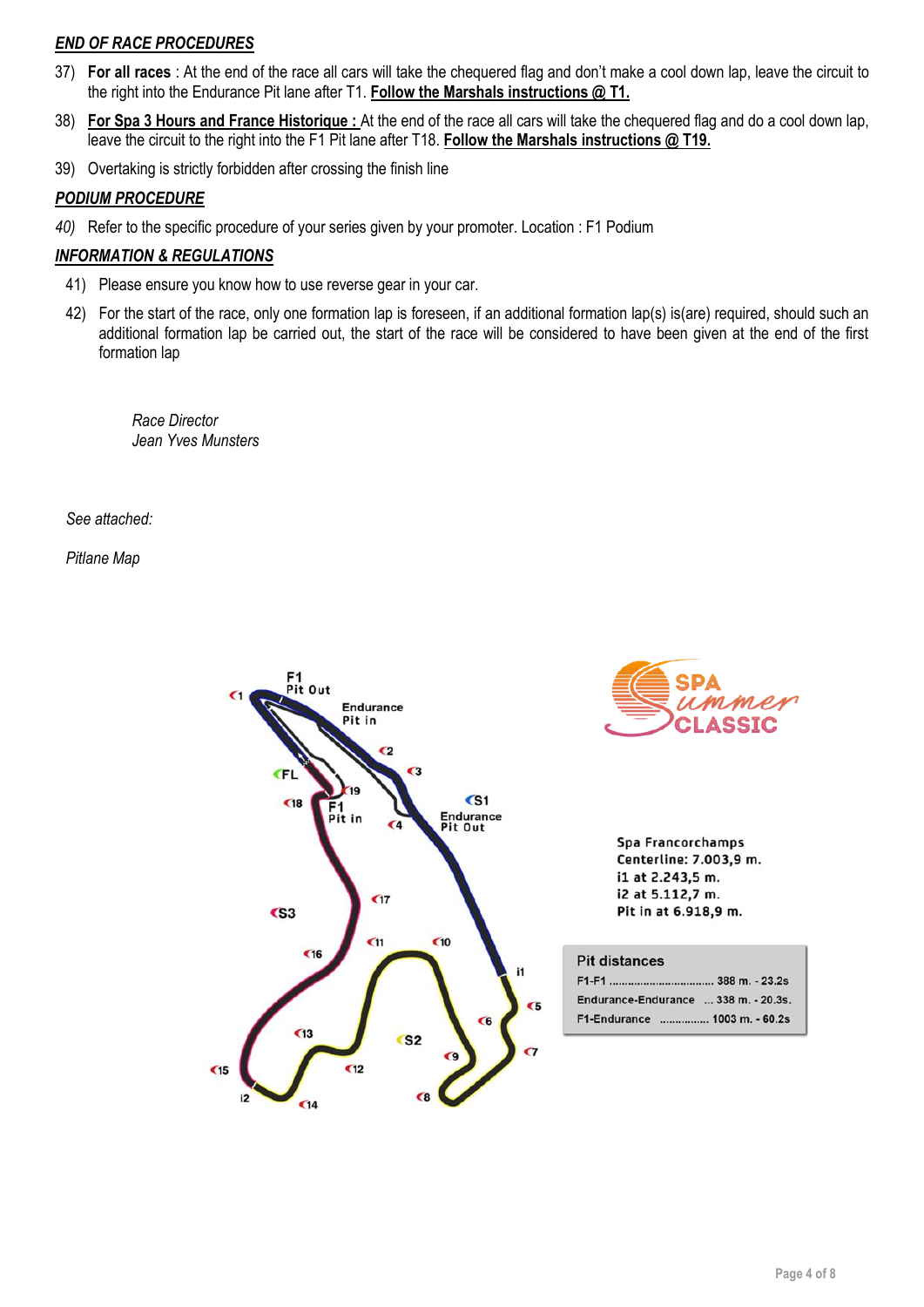## *Pitlane Endurance :*





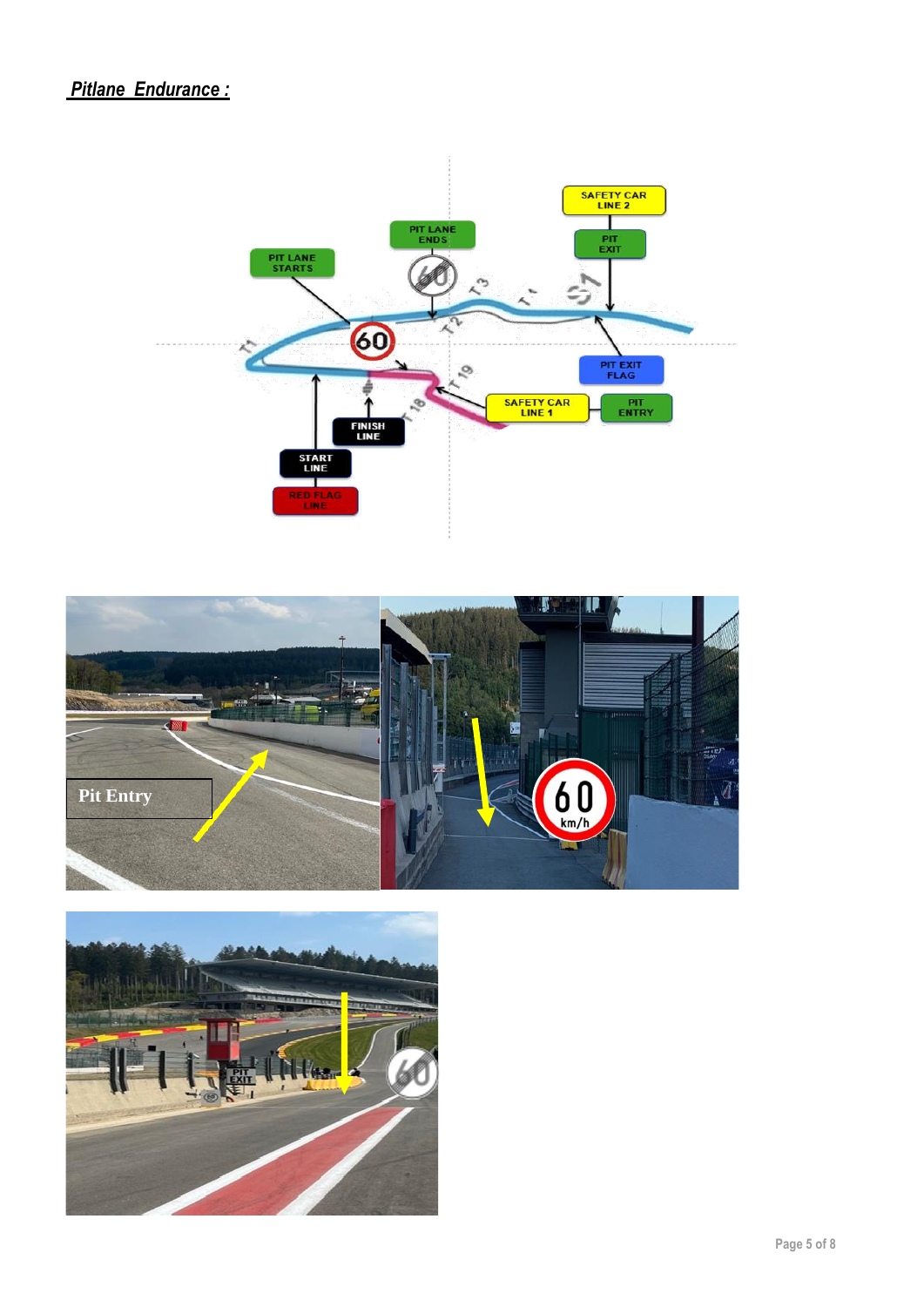# *Pitlane F1 :*





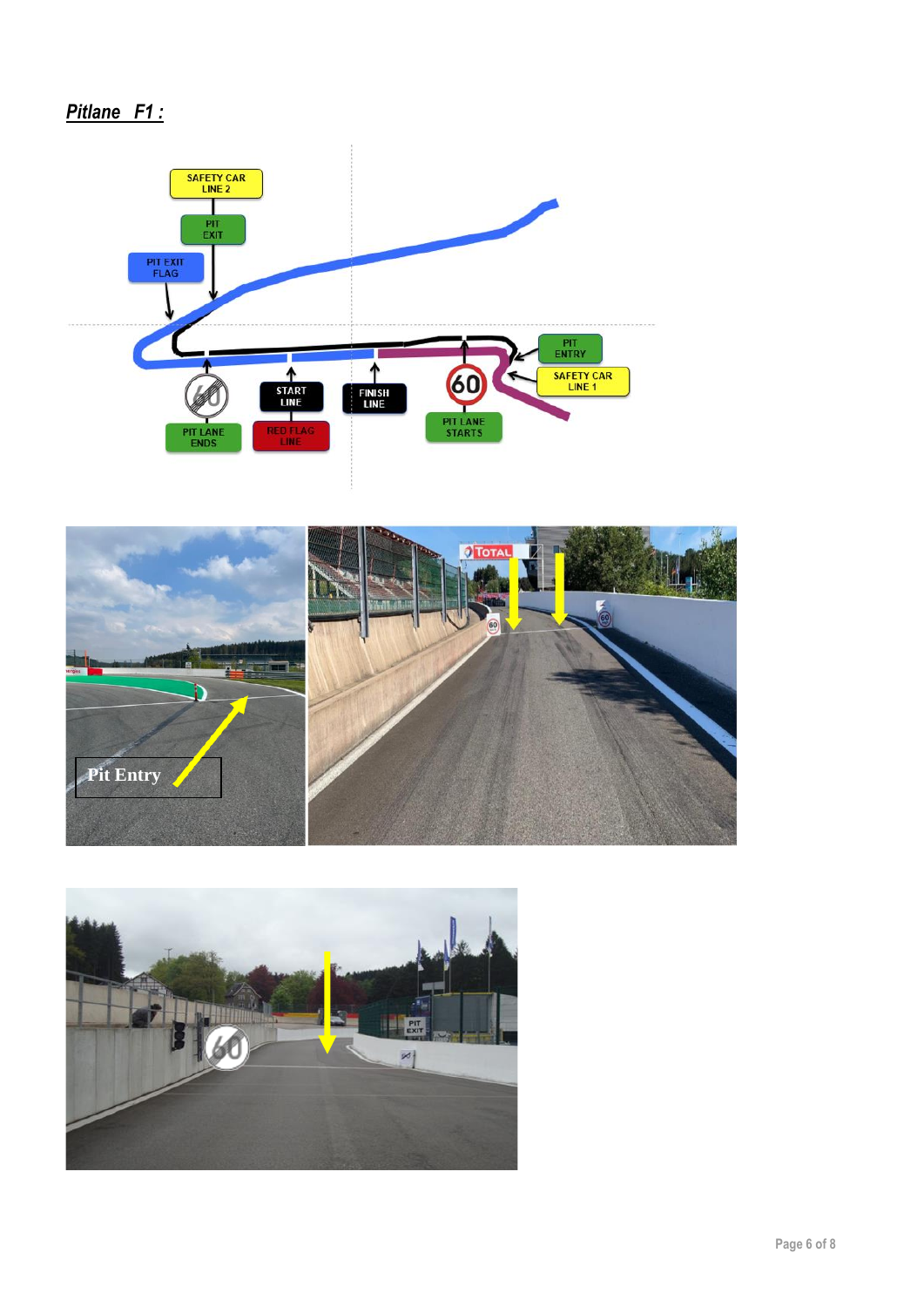## *Pit F1 + Endurance :*